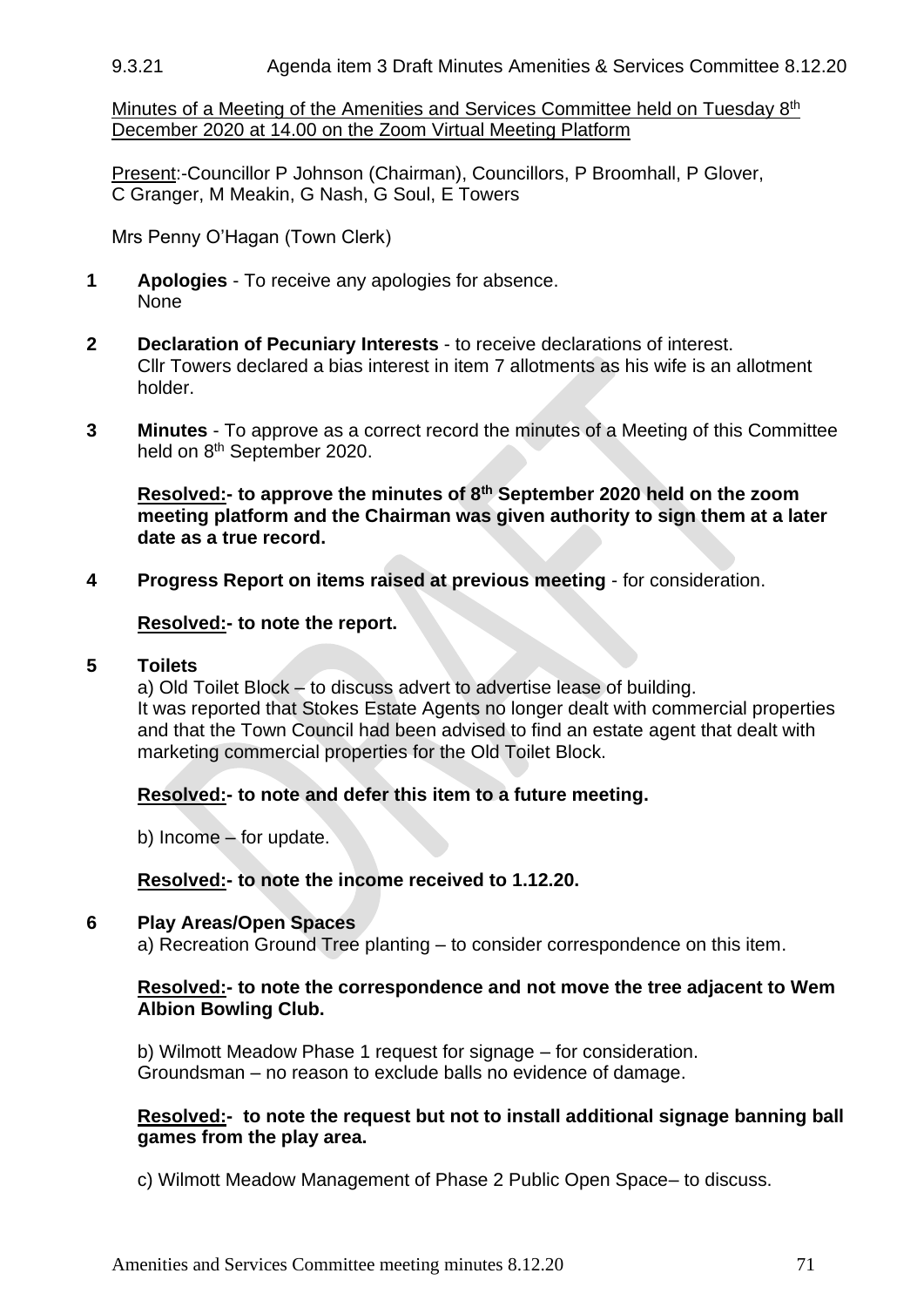9.3.21 Agenda item 3 Draft Minutes Amenities & Services Committee 8.12.20

A discussion took place on this item and whilst sympathy was expressed for residents who are facing increased bills, concern was expressed over the significant cost to the Council on taking over the maintenance and liability for these public open spaces. The Council would need to employ another member of staff to undertake this work and it may result in residents from other housing estates, current and future requesting that the Town Council take over the management and liability for their public open spaces.

# **Resolved:- to recommend that the Town Council**

- **Agrees to undertake the grass cutting of the land adjacent to the public open space in phase 1 which is already maintained by the Town Council.**
- **Does not adopt the remaining public open spaces on phase 2 of the development.**
- **Agrees to reconsider this decision regarding the adoption of the public open space adjacent to the railway line in 2 years.**

d) Slide replacement – to consider options – Clerk highlighted the error on this agenda item which should have stated slide instead of see saw. It was explained that the annual ROSPA report highlighted that the large slide was showing signs of corrosion and was due for replacement. It was reported that the Groundsman would in the short term treat the corroded area but there was a need to think about a replacement item of equipment in this location but it did not necessarily have to be a slide.

## **Resolved:- to**

- **Request that the underspend in the 2020-21 play equipment and maintenance budget is earmarked for a replacement item in this location.**
- **To involve key stage 2 students from St Peters School in the decision making process to select a new piece of equipment based on the location and budget available.**
- e) MUGA Lighting to consider request received.

**Resolved:- not to progress due to cost of installing lighting in this location.**

f) To consider request to remove tree by Wem Tennis Club.

## **Resolved:- to approve the removal of the tree subject to the following conditions**

- **A new native tree is planted to replace this tree.**
- **That the work is carried out by a Town Council approved contractor and that the stump of the old tree is removed and all works are paid for by Wem Tennis Club.**

# **7 Allotments**

Cllr Towers left the meeting and took no part in discussions.

a) To receive a report on plot vacancies and consider reletting of plot on cemetery side

## **Resolved:- to relet cemetery side plots on a 12 month basis.**

b) To consider request to keep chickens on plot.

The Clerk advised that the 1950 Allotment Act allowed for the keeping of chickens on allotments but in this case Councillors felt that the plot was too small.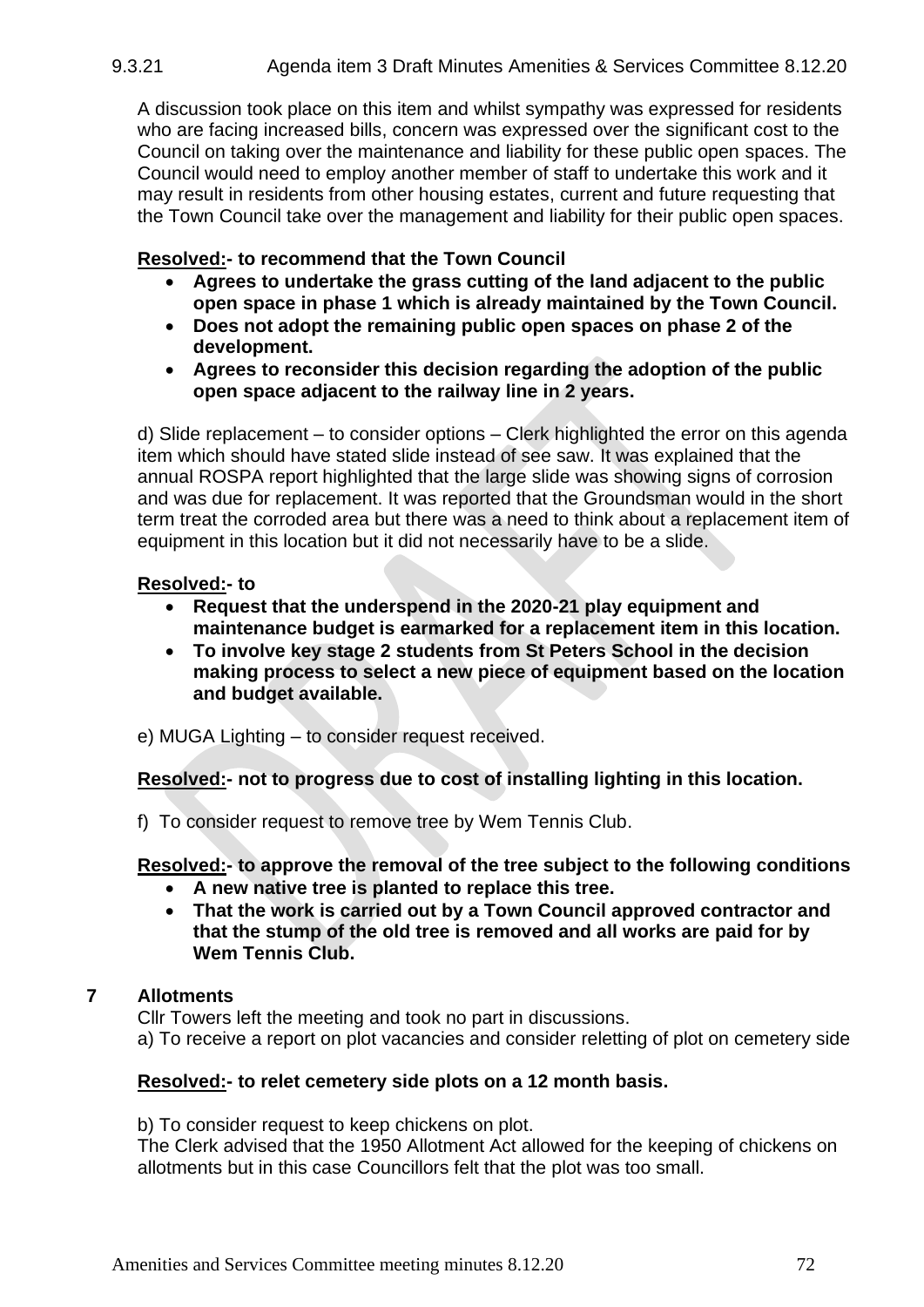9.3.21 Agenda item 3 Draft Minutes Amenities & Services Committee 8.12.20

**Resolved:- to refuse the application on grounds that the plot is too small.** Cllr Nash left the meeting at 15.00 and Cllr Towers returned to the meeting.

# **8 CCTV**

a) To consider quote for fire station camera. It was explained that the quote had not been received in time for the meeting.

#### **Resolved:- to delegate authority to the Clerk to progress this work providing it is within budget and following consultation with the Chairman and Mayor.**

b) To consider request for additional CCTV camera on main car park.

#### **Resolved:- to recommend that the Bowling Green car park camera is relocated to another part of the car park as part of 2021-22 budget.**

#### **9 2021-22 Budget**

a) Wem Sports and Social Association - To discuss the financial request for 2021-22.

## **Resolved:- to approve the recommendation that £19,000 is allocated in the 2021- 22 budget for Wem Sports and Social Association.**

b) To consider the budget report up to 30.11.20.

## **Resolved:- to note the report**

c) To consider first draft 2021-22 expenditure budget for the following assets and services

- Cemetery
- Bus Shelters
- Toilets inc. Old Toilet block
- Street Lights
- Play Areas
- Allotments
- CCTV
- Floral Planters £

To discuss any other projects for inclusion in 2021-22 budget.

## **Resolved:- to recommend to the Town Council Budget Meeting that the following 2021-22 expenditure budget be set as follows**

| <b>NET EXPENDITURE</b> | 2021-22 |
|------------------------|---------|
| <b>PUBLIC LIGHTING</b> |         |
| Loan Charges (PWLB)    | 4000    |
| Energy                 | 7000    |
| Mtce                   | 7000    |
| Upgrading of Ltg       | 8000    |
| <b>Total</b>           | £26,000 |
| <b>BURIAL GROUNDS</b>  |         |
| <b>LOVE LANE</b>       |         |
| Rates                  |         |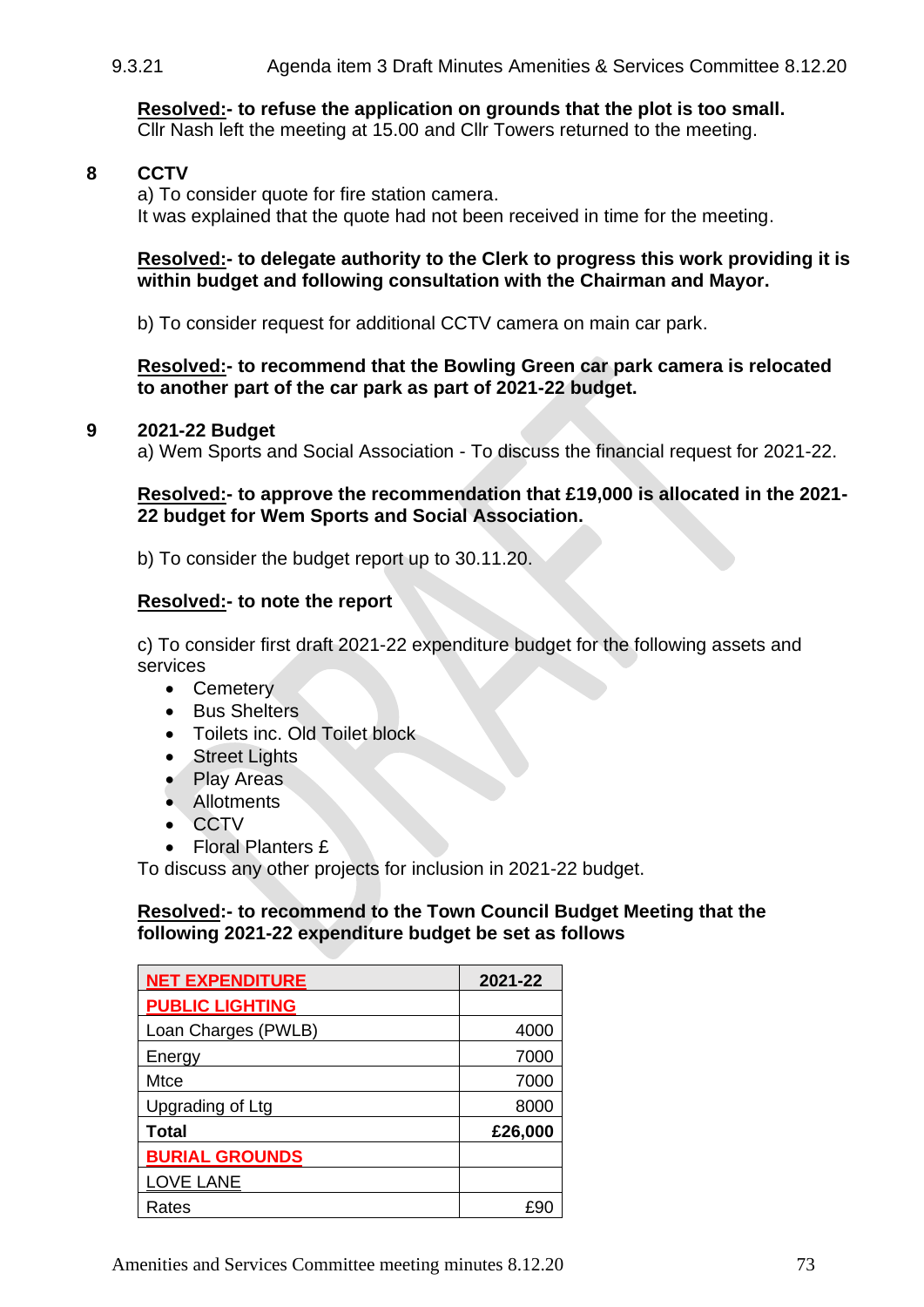| <b>Mtce</b>                    | £2,000  |
|--------------------------------|---------|
| Bin emptying in skips etc      | £2,000  |
| Contribution to Whitchurch Rd  | £2,000  |
| <b>Total</b>                   | £6,090  |
| <b>ALLOTMENTS</b>              |         |
| Water by meter                 | £400    |
| Repairs & Weedkiller           | £600    |
| <b>Total</b>                   | £1,000  |
| <b>RECREATION</b>              |         |
| <b>WSSA</b>                    | £19,000 |
| Play Equip.                    | £3,600  |
| <b>Repairs &amp; Materials</b> | £5,000  |
| <b>Tree Works</b>              | £1,500  |
| Inspections                    | £600    |
| <b>Recreation (Litter)</b>     | £900    |
| Skate Ramp replacement         | £2,000  |
| <b>Total</b>                   | £32,600 |
| <b>PUBLIC TOILETS</b>          |         |
| <b>Toilet Cleaning</b>         | £9,700  |
| Repairs                        | £1,000  |
| <b>Utilities</b>               | £1,300  |
| Msc                            | £500    |
| Total                          | £12,500 |
| <b>BUS SHELTERS</b>            |         |
| Cleaning                       | £800    |
| Repairs and maintenance        | £600    |
| <b>Total</b>                   | £1,400  |
| <b>MISC</b>                    |         |
| <b>Floral Planters</b>         | £5,500  |
| <b>CCTV Scheme</b>             | £5,000  |
| <b>Old Toilet Block</b>        | £1,000  |
| <b>Total</b>                   | £11,500 |
| <b>Total Expenditure</b>       | £91,090 |
| <b>NET INCOME</b>              |         |
| <b>Allotment Rents</b>         | £1,600  |
| <b>Burial Fees</b>             | £11,000 |
| Toilet income                  | £1,500  |
| <b>Total</b>                   | £14,100 |

d) Fees and Charges – to review allotment fees and cemetery charges for 2021-22.

# **Resolved:- to recommend to the Town Council Budget Meeting that the following Fees and Charges are set for Love Lane Allotments and Cemetery**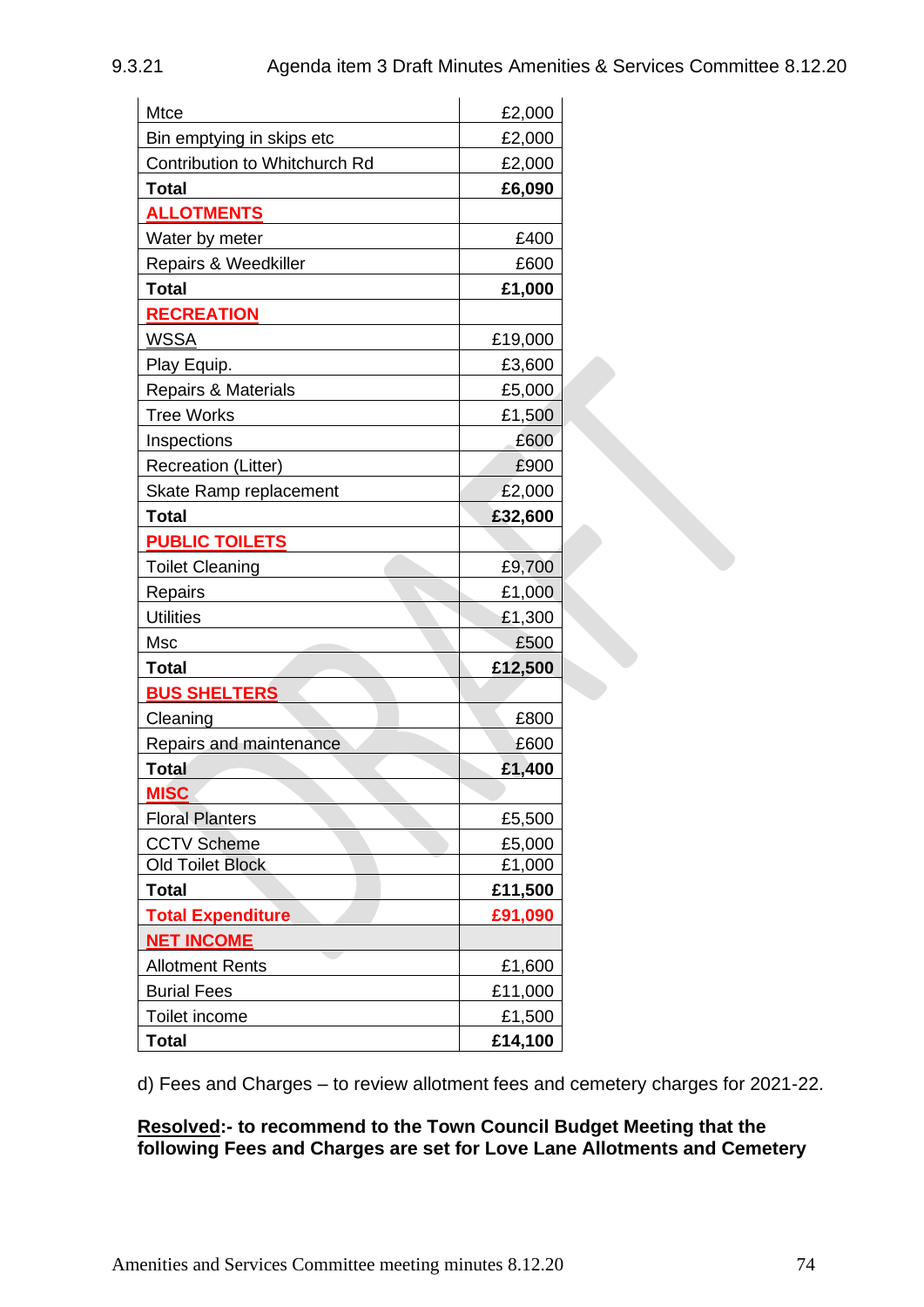# 9.3.21 Agenda item 3 Draft Minutes Amenities & Services Committee 8.12.20

# **Allotment rents**

| <b>Plot Size</b>     | <b>Number</b> | <b>Current rent</b> | 2021-22     |  |
|----------------------|---------------|---------------------|-------------|--|
|                      |               |                     | Increase to |  |
| $\frac{1}{4}$ plot   | 23            | 12.00               | 13.00       |  |
| $\frac{1}{2}$ plot   | 29            | 24.00               | 26.00       |  |
| $\frac{3}{4}$ plot   |               | 36.00               | 39.00       |  |
| Full plot            |               | 48.00               | 52.00       |  |
| <b>Cemetery Side</b> |               | 36.00               | 39.00       |  |

## **Cemetery Charges**

| <b>Plot Purchase and Interment Fees</b>                            | 2020-21     | 2021-22 |
|--------------------------------------------------------------------|-------------|---------|
| Children*                                                          |             |         |
| A child under the age of 1 month at death                          | £20         | £20     |
| A child under the age of 18 at death                               | £60         | £60     |
| Plot purchase underage of 18                                       | £600        | £620    |
| Interment Fee under age of 18                                      | £100        | £120    |
| *tosts will be recovered from the Children's Funeral Fund          |             |         |
| Purchase of plot for persons exceeding 18 years at death           | £600        | £620    |
| Interment Fee (for each interment over 18 years of age)            | £275        | £300    |
| Interment of ashes in existing grave                               | £150        | £170    |
| Memorial Fee for the erection of a Headstone                       |             |         |
| To a height not exceeding 3 feet                                   | £300        | £300    |
| In excess of 3 feet but not exceeding 3ft 6inches high             | £800        | £800    |
| <b>Additional Inscription</b>                                      | £30         | £30     |
| Transfer of Exclusive Right of Burial                              | £30         | £30     |
| Renewal of Exclusive Right of Burial prior to expiration           |             |         |
| For a period not exceeding 25 years from the date of expiration of | Half plot   |         |
| existing rights                                                    | purchase    |         |
|                                                                    | fee at time |         |
|                                                                    | of renewal  |         |

## **10 Floral Display**

a) 2020 Floral display to consider report from watering contractor.

It was reported that several of the pole planters were now damaged and required decommissioning. Also, the area chosen by Wem Station to relocate the Leek Street pole planters to is unsuitable due to the grading of the bank which would make watering difficult. It was suggested that a new 3 tiered planter was purchased to be located at Summerfield Road junction with New Street and that the Council could also create a new entrance planter to tidy up the area by the railway bridge.

## **Resolved:- to**

- **Note the report and approve the decommissioning of the 4 pole planters along Leek Street and to purchase a 3 tiered planter from the 2021-22 budget to be located on the corner of New Street and Summerfield Way.**
- **To consider cost of installing an entrance planter on the embankment by the Robinson and Young roundabout.**

b) In Bloom Project – for update.

The Clerk gave a verbal report from the recent meeting.